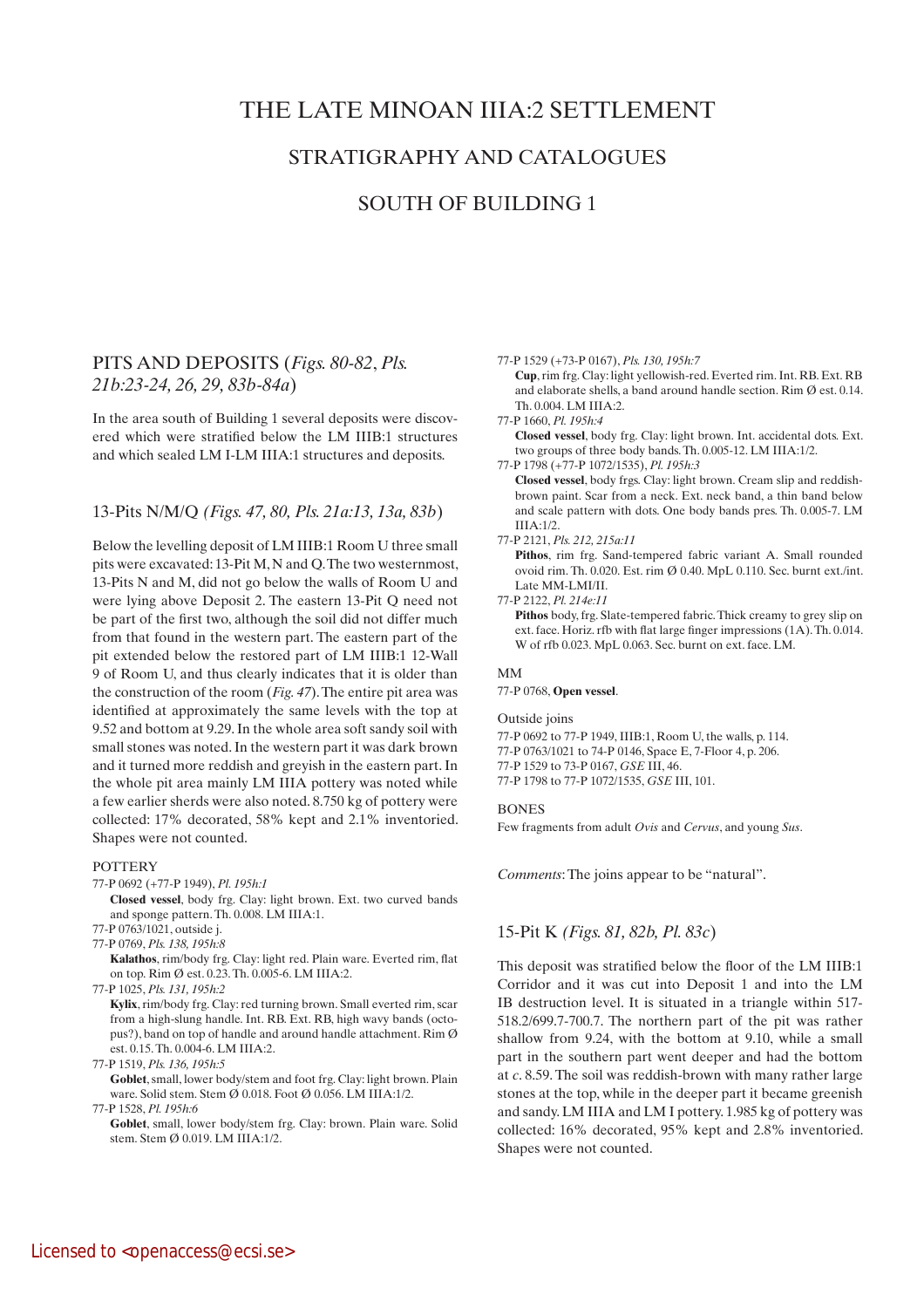

Fig. 80. LM IIIA:2 south of Building 1, plan of 13-Pits N/M/Q.

# **POTTERY**

78-P 0172 (+81-P 0006) (Mus.no. 4783), *Pls. 129, 196b*

 **Cup**, restored. Part of rim/body and *c.* 2/3 of handle restored in gypsum. Clay: LW. Slightly marked rim, low ring base, beg. of a vertical strap handle. Int. RB, a filled circle at base and a band above. Ext. RB, alternating arcs, one body band and a base band. Bands along edges of handle and bands around handle section. H 0.068. Rim Ø  $0.115 \times 0.120$ . Base Ø 0.042. Handle  $0.005 \times 0.015$ . Th. 0.005. Burnt. LM IIIA:2.

## 78-P 0173, *Pls. 137, 196c:1*

 **Jug**, collared, rim/spout frg. Clay: light red. Plain ware. Flaring neck, rounded rim, a complete open spout. Rim Ø est. 0.16. Th. 0.006. LM IIIA:2.

#### 78-P 0524, *Pl. 196c:2*

 **Tripod cooking pot**, leg. Clay: light brown. Coarse fabric. Leg round in section 0.032 × 0.034. Burnt. LM IIIA:1/2.

#### LM I

78-P 0167, outside j.

#### Outside joins

78-P 0167 to 78-P 0142, LM I, Vol. VI. 78-P 0172 to 81-P 0006, *GSE* I, 66, 68.

## **BONES**

Three fragments from adult *Ovis/Capra*.

*Comments*: Both joins are "natural". There is remarkably little pottery and no small finds. However, a complete cup was found.

# Deposit 1 (*Figs. 81, 82a-b, Pls. 16c:34a top, 34 bottom and 35 top, 83d, 84a*)

This deposit covered most of the area from 516 almost up to 521 and around 518-519 it went up to *c*. 700.5. It was sealed below the levelling deposits of the earliest street (13-Floor 7a, *Fig. 52a*) levels connected to the IIIB:1 building. It was excavated at levels from *c*. 9.28 with the bottom at 9.06, except for the southeastern part where the bottom was only found at 8.81.The soil is light reddish-brown, sandy and with some small stones and large bits of charcoal and hard in the southern part. The pottery was LM IIIA, LM I and few MM and EM. 30.165 kg of pottery were collected: 13% decorated, 80% kept and 2.0% inventoried. Shapes were not counted.

#### **POTTERY**

77-P 1032, *Pls. 137, 196e:5*

Jar, straight-necked, rim/body frg. Clay: light brown. Plain ware. High neck, straight rim, rounded on top, a complete, vertical, roll handle from below rim. A low ridge at base of neck. Rim Ø est. 0.09. Handle 0.011 × 0.011. Th. 0.004-6. LM IIIA:1/2.

77-P 1033, *Pl. 196e:3*

Ladle, rim/body frg. Clay: light brown. Plain ware. Slightly marked rim, part of a high-slung, strap/oval handle. Handle  $0.013 \times 0.023$ . Th. 0.004-5. LM IIIA:1/2.

77-P 1581, *Pl. 196e:4*

 **Amphoroid krater**, rim/neck frg. Clay: light brown. Everted rim, flat on top, scar from a handle. Int. broad RB. Barred on top of rim. Ext. monochrome with two reserved wavy bands on neck. Rim Ø est. 0.27. Th. 0.007. LM IIIA:1/2.

77-P 1591, *Pl. 196e:2*

Goblet, small, lower body/stem frg. Clay: light brown. Solid stem. Int. and ext. monochrome dark brown. Stem Ø 0.020. LM IIIA:1/2.

77-P 1593 (+77-P 1704), *Pl. 196e:1*

 **Cup**, rim/body frgs. (two different). Clay: LW. a) Rim frg.: Everted rim. Int. RB. Ext. RB and flowers. Rim Ø est. 0.15. Th. 0.003-4. b) Body frg.: scar from a vertical, strap handle. Int. two bands at lower body. Ext. alternating arcs, three body bands, a band lower down and bands along edges of handle. Th. 0.004. LM IIIA:2.

82-P 0434 (+82-P 1476), *Pl. 196e:9*

 **Cup**, base frg. Clay: LW. Flat base. Int. large filled circle. Ext. base band and a band above. Base Ø 0.042. Th. 0.004-5. LM IIIA:1/2.

82-P 0435, *Pl. 196g:14*

 **Closed vessel**, body frg. Clay: light reddish-brown. Ext. network and three body bands. Th. 0.003-6. LM IIIA:2.

82-P 0436, *Pl. 196g:10*

 **Closed vessel**, body frg. Clay: light brown. Ext. festoon dec. and two body bands. Th. 0.004-6. LM IIIA:1/2

82-P 0437, *Pl. 196g:4*

 **Cup**, body frg. Clay: light reddish-brown. Int. monochrome. Ext. RB and an illegible motif. Th. 0.002-3. LM IIIA:1/2. 82-P 0438, *Pl. 196f:5*

 **Amphora**, rim frg. Clay: red. Coarse fabric. Everted, rounded rim,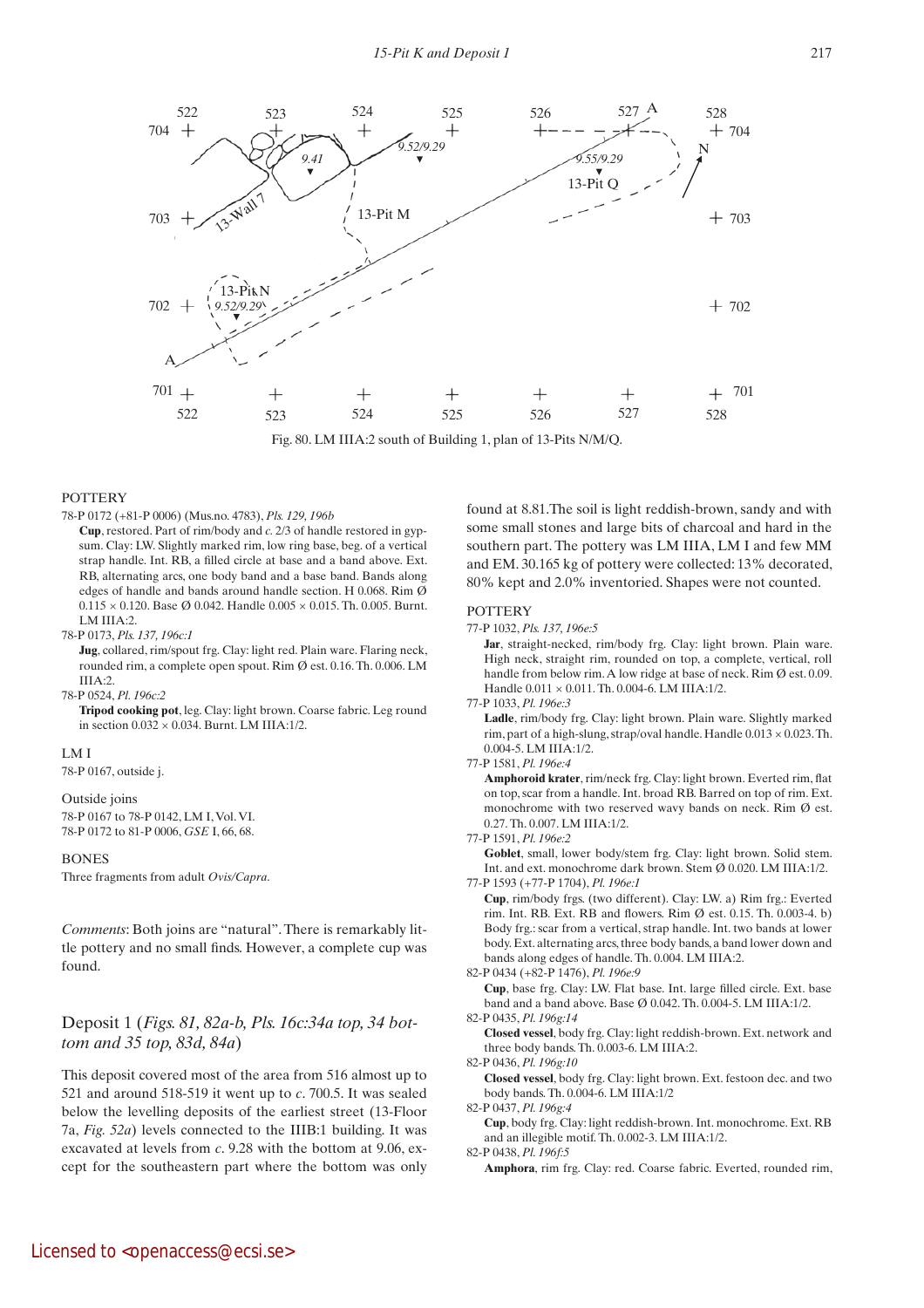

Fig. 82a. South of Building 1, section A-A; cf. *Fig. 81*.

beg. of a vertical, oval handle. Rim Ø est. 0.09. Handle 0.018 × 0.027. LM IIIA:1/2.

# 82-P 0439, *Pl. 196g:8*

 **Kylix**, foot frg. Clay: light red with buff core, hard, fine. Ext. monochrome red. Foot Ø est. 0.085. Myc IMP. FS 264. LH IIIA:1/2. 82-P 0512, outside j.

82-P 0513 (+77-P 0242; 77-P 0976), *Pls. 129, 196g:1*

 **Cup**, rim/body frg. Clay: LW. Slightly everted rim, a complete, vertical, strap handle. Rim pulled out to form a rough spout. Int. RB. Ext. RB, stylized shells and strokes, four thin body bands. Bands along edges of handle and vertical bands around handle section. Rim Ø est. 0.14. Handle 0.006 × 0.020. LM IIIA:2.

82-P 0514, *Pl. 196g:5*

 **Cup**, rim frg. Clay: light red, hard, fine. Everted to ledged rim. Int. monochrome. Ext. RB, Minoan flowers int. festoons? Rim Ø est. 0.14. Th. 0.003. KNO. LM IIIA:2.



 $15$ -Pit K

 $\mathbf{B}$  Below floor of  $\mathbf{B}$ IIIB:1 Corridor

701 700 517.7/699

Fig. 82b. South of Building 1, section B-B; cf. *Fig. 81*.

10 m

 $10 \frac{701}{B}$ 

15-Wall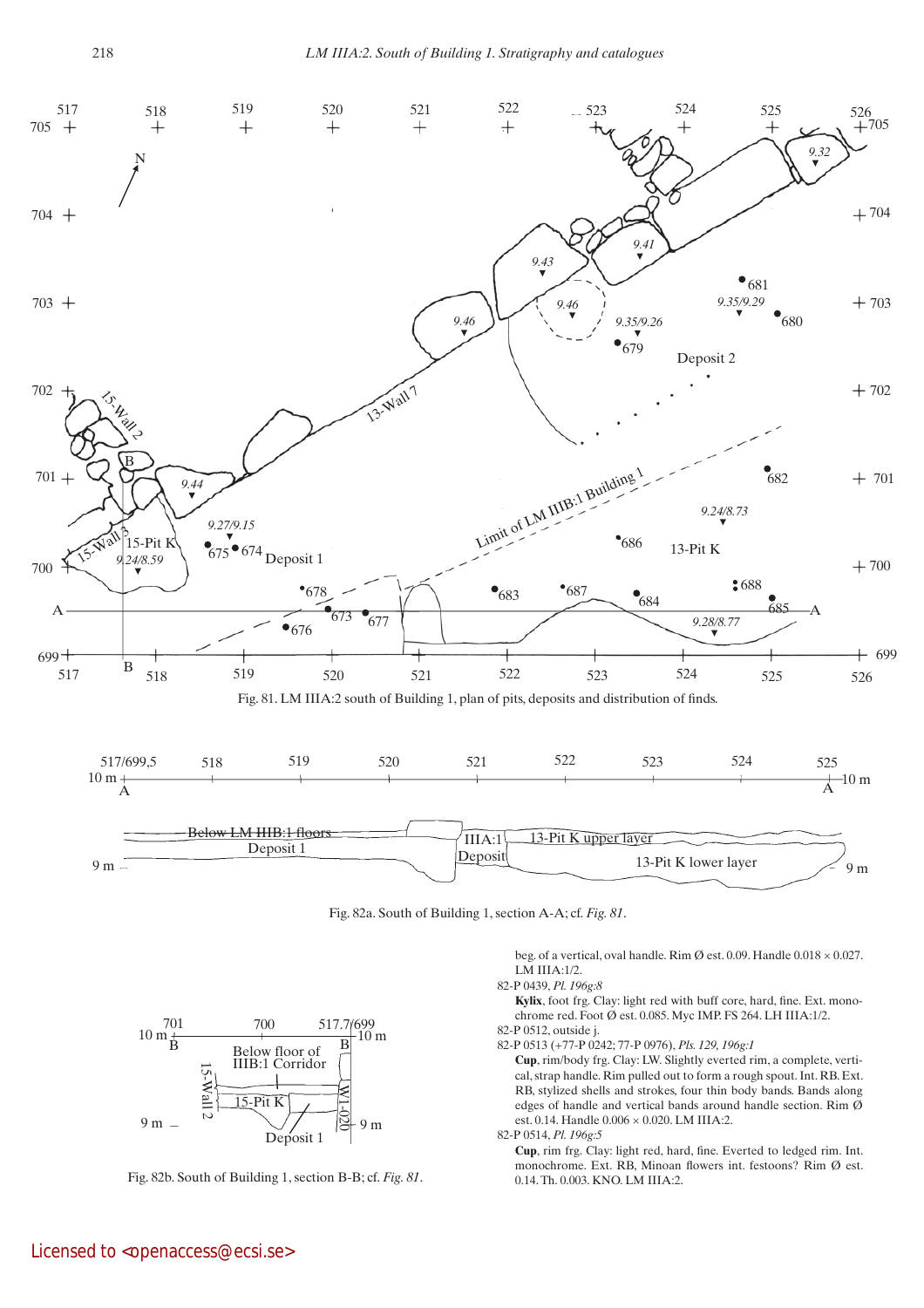82-P 0515, *Pl. 196g:3*

 **Cup**, body frg. Clay: LW. Ext. RB, a row of dots and big dots framed by wavy bands. Th. 0.002-3. LM IIIA:2.

82-P 0516, *Pl. 196g:2*

 **Cup**, rim frgs. Clay: LW. Ledged rim. Int. RB. Ext. RB and panelled pattern: network framed by vertical bands. Th. 0.003-4. LM IIIA:1/2. 82-P 0517, *Pl. 196g:13*

 **Closed vessel**?, handle frg. Clay: LW. Part of a vertical?, oval handle. Ext. bands along edges and cross bars. Handle  $0.010 \times 0.015$ . LM IIIIA:2.

82-P 0518, *Pl. 196g:6*

 **Cup**, handle frg. Clay: LW. Part of a vertical, strap handle. Ext. bands along edges of handle. Handle  $0.005 \times 0.019$ . LM IIIA:1/2.

82-P 0519, *Pl. 196g:7*  **Cup**, handle frg. Clay: LW. Part of a vertical, strap handle. Ext. bands

along the edges. Handle  $0.006 \times 0.016$ . LM IIIA:1/2.

82-P 0520, *Pl. 196g:11*

 **Cup**, miniature, base frg. Clay: LW. Flat base. Int. a circular band at base and sponge pattern. Ext. base band and a body band. Base Ø est. 0.025. Th. 0.003-6. Burnt. LM IIIA:1/2.

82-P 0521, *Pl. 196g:9*

 **Closed vessel**, body frg. Clay: LW. Ext. concentric semicircles and chevrons, three body bands. Th. 0.003-4. LM IIIA:2.

82-P 0522, *Pl. 196g:12*

 **Rhyton**, conical, body frg. Clay: LW. Ext. horiz. panel of foliate bands framed by two thin bands. Ø est. 0.05. Th. 0.005-6. LM IIIA:1/2.

82-P 0523, *Pl. 196g:17*

 **Minoan flask**, rim/handle frg. Clay: light brown. A complete, vertical, roll handle. Ext. bands along edges of handle and barred in groups. Handle 0.018 × 0.020. LM IIIA:1/2.

- 82-P 0524, outside j.
- 82-P 0525, *Pl. 196f:4*

 **Closed vessel**, body frg. Clay: brown to red. Ext. a curved band, four body bands and a lower band. Th. 0.004-7. LM IIIA1/2.

82-P 0526, *Pl. 196f:2*

 **Closed vessel**, body frg. Clay: brown. Ext. two upper and two lower body bands. Th. 0.006-9. LM IIIA:1/2.

82-P 0527 (+74-P 0148; 82-P 0494), *Pl. 197a*

 **Storage jar**, body frgs. Clay: light brown. Ext. foliate band and two body bands. Max. body Ø more than 0.40. Th. 0.010-12. LM IIIA:1/2. 82-P 0528, *Pl. 196f:3*

 **Closed vessel**, base frg. Clay: red to greyish-brown. Raised base. Ext. base band. Base Ø est. 0.010. Th. 0.009-15. LM IIIA:1/2.

82-P 0529, *Pl. 196f:1*

 **Cup**, shallow, rim frg. Clay: LW. Plain ware. Everted rim. Rim Ø est. 0.13. Th. 0.003. LM IIIA:1/2.

82-P 0530, *Pl. 196f:6*

 **Storage jar**, base frg. Clay: light brown. Coarse fabric. Flat base with a moulding. Base Ø est. 0.24. Th. 0.008-12. LM IIIA:1/2.

82-P 0531, *Pl. 196d*

**Stirrup** jar, large, upper section. Clay: light brown. Coarse fabric. False neck and disc with a hole made through it, both handles and spout. Disc Ø 0.08. Spout Ø 0.058. Handles 0.020 × 0.031. Th. 0.007- 10. Analysed: Central Cretan. LM IIIA:1/2.

82-P 0532, *Pls. 140, 196f:8*,

 **Pedestal bowl**, lower body/stem frg. Clay: red. Coarse fabric. Ø of stem 0.04. Th. 0.008. LM IIIA:1/2.

# 82-P 0533, *Pl. 196f:7*

 **Tripod cooking pot**, leg. Clay: red. Coarse fabric. Leg round in section Ø.032 × 0.033. Burnt. LM IIIA:1/2.

82-P 0534, *Pl. 196g:16*

 **Cooking dish**, rim/body frg. Clay: red with partly grey core. Coarse fabric. H of rim 0.052. Th. 0.007-10. Burnt. LM IIIA:1/2.

82-P 0535, outside j.

82-P 0536, *Pl. 215d:13*

 **Pithos**, lid frg. Gravel-tempered fabric. Not very gritty. Large round (finger?) impressions arranged around a central, somewhat larger impression, all directly into the wall (18). Th. 0.020. W of rfb >0.097. MpL 0.099. Sec. burnt on ext. face. LM III.

82-P 1483, *Pl. 196e:8*

 **Cup**, body frg. Clay: LW. Int. sponge pattern. Ext. a row of S's and dots. Th. 0.003. LM IIIA:1/2.

82-P 1484, *Pl. 196e:7*

 **Cup**, rim frg. Clay: light red. Everted rim. Int. monochrome. Ext. tricurved arcs and irises. Rim  $\emptyset$  est. 0.11-12. Th. 0.003. KNO. LM IIIA:2.

- 82-P 1485, outside j.
- 82-P 1486, *Pl. 196e:6*

 **Closed vessel** (pyxis?), body frg. Clay: light reddish-brown. Ext. a broad band and a large dot within festoons. Max. body Ø est. 0.14. Th. 0.004-8. KNO. LM II?

82-P 1626, *Pl. 196g:15*

 **Cup**, body frg. Clay: LW. Ext. a lower body band. Th. 0.004-5. LM  $IIIA:1/2.$ 

## LM I

82-P 1627, **Firebox**.

MM

82-P 1625, **Cup**.

# Outside joins

- 77-P 1593 to 77-P 1704, IIIB:1, Room U, the walls, p. 114.
- 82-P 0434 to 82-P 1476, IIIB:1, Corridor/Space I, constructions, p. 79.
- 82-P 0512 to 77-P 0875/1580, LM IIIA:1, Vol. V.
	- 77-P 0803, Vol. V.
	- 82-P 0562, Vol. V.
- 82-P 0513 to 77-P 0242, *GSE* I, 83. 77-P 0976, *GSE* I, 117.
- 82-P 0524 to 77-P 1530, LM IIIA:1, Vol. V.
- 82-P 0527 to 74-P 0148, *GSE* I, 66, 67.
- 82-P 0494, IIIB:1, Corridor/Space I, constructions, p. 79.
- 82-P 0535 to 82-P 0563, LM IIIA:1, Vol. V.
- 82-P 1485 to 83-P 0616, LM II, Vol. V.

# SMALL FINDS

- 82-M 007, *Pl. 257d:3* [673]
	- **Bronze**, frg., wire. Dark green corrosion. Slightly curved. L 0.007. Ø 0.001.
- 77-AR 017, *Pl. 257d:5* [674]  **Roof construction**, frg. with impression of two beams and crossing wood. Clay: brick red, slightly porous, few inclusions, no straw. L 0.059. W 0.061. H 0.033. LM I?
- 78-MISC 001, *Pl. 257d:2* (see below, Shells) [675]
- 82-MISC 014, *Pl. 257d:1* (see below, Shells) [676]

82-S 006, *Pls. 229, 257d:4* at level 9.21 [677]

 **Bead**/**Button**/**Spindle whorl**, completely pres. Steatite of a red-black colour. Conical shape. Thin, incised grooves around sides and bottom-plate. H 0.070. Ø 0.004-12. Ø of SH 0.002-3.

## OBSIDIAN

82-OB 014, **Flake of core's shaping** [678].

## **BONES**

Several fragments from adult and young *Ovis*, *Capra*, and *Sus*; further from adult *Ovis/Capra*, *Cervus*, and *Bos* of which two *Phal.* fragments were from a very large and stout *Bos*.

## SHELLS

1 *Arca* – frg. (78-MISC 001). 1 *Spondylus* – lower, fresh, large (82-MISC 014a). 1 *Cerithium* – has lip, slightly broken apex, L 0.038. W 0.017. (82- MISC 014b).

*Comments*: Most joins appeared to be "natural" disturbances in the area.